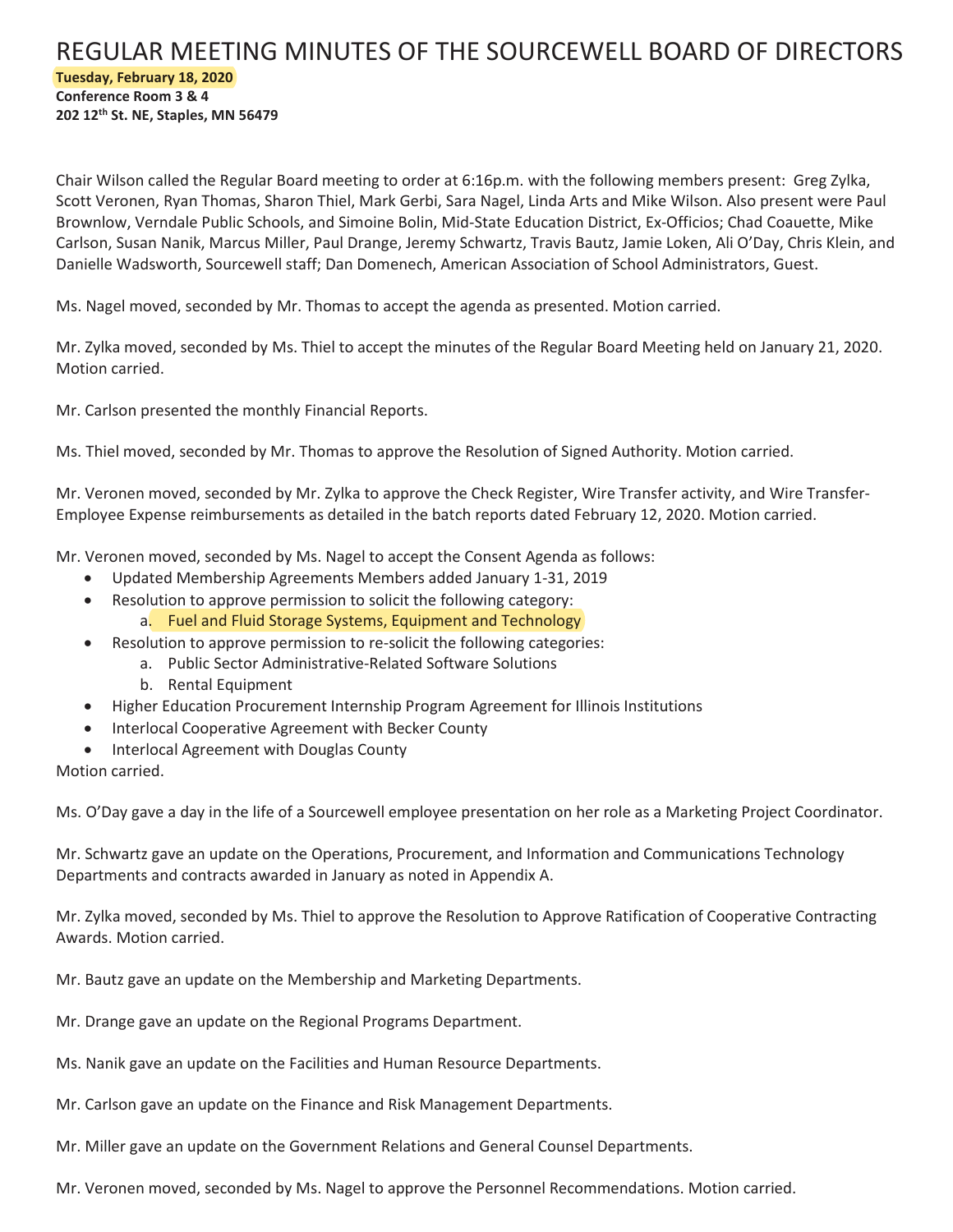Dr. Coauette gave an update on State/National Associations and Partnerships.

Mr. Zylka moved, seconded by Mr. Thomas to adjourn the meeting at 8:16 p.m. Motion carried.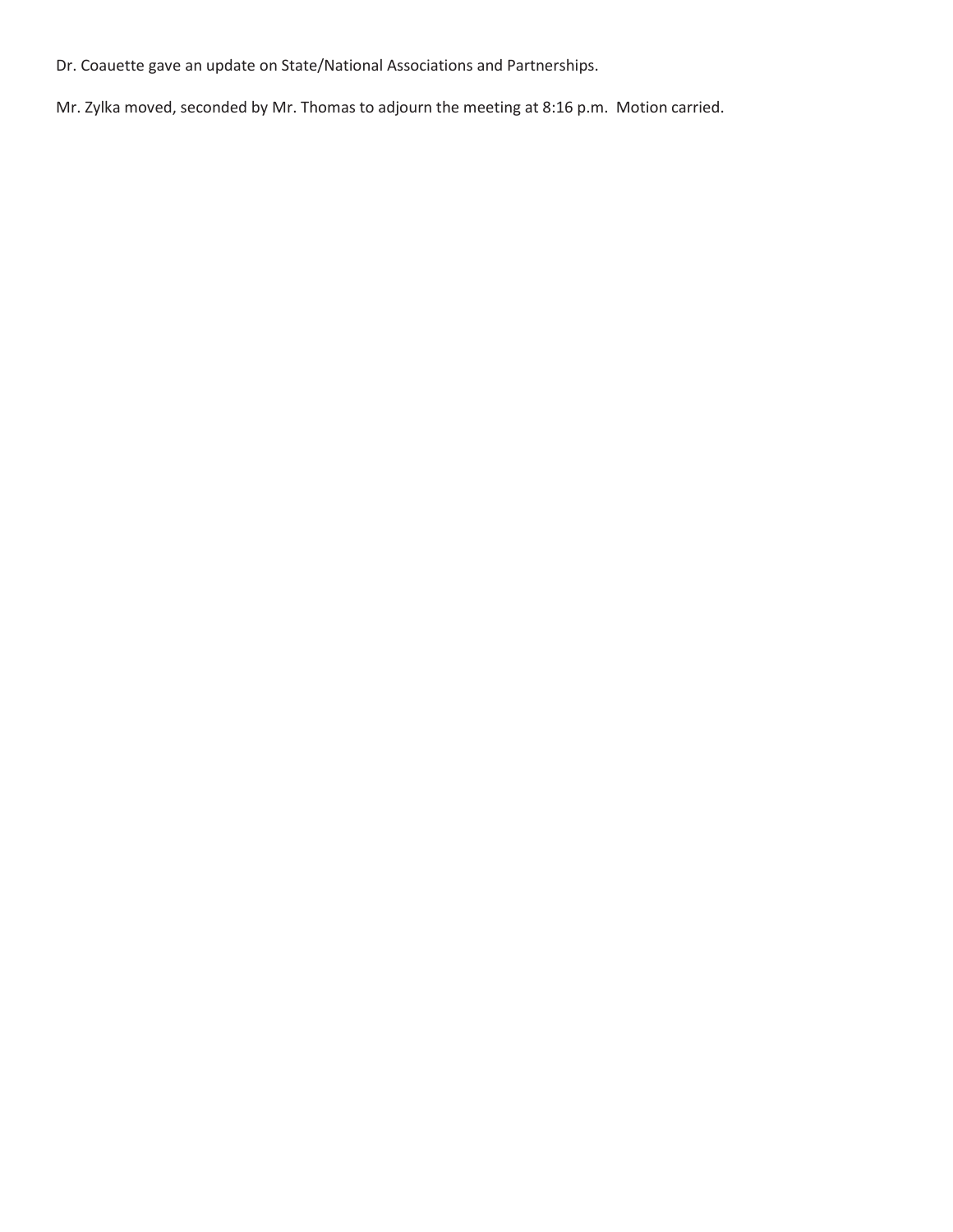**SOURCEWELL PROCUREMENT DEPARTMENT BOARD ITEMS** - February 2020

| Requesting Board permission to Solicit the following categories:    |                      |                                              |
|---------------------------------------------------------------------|----------------------|----------------------------------------------|
| Fee Management and Online Payment Portal Software Solutions         |                      |                                              |
| Fuel and Fluid Storage Systems, Equipment and Technology            |                      |                                              |
|                                                                     |                      |                                              |
|                                                                     |                      |                                              |
| Requesting Board permission to Re-Solicit the following categories: |                      |                                              |
| <b>Public Sector Administrative-Related Software Solutions</b>      |                      |                                              |
| Rental Equipment                                                    |                      |                                              |
|                                                                     |                      |                                              |
|                                                                     |                      |                                              |
| <b>NEW CONTRACTS</b>                                                |                      |                                              |
|                                                                     |                      | "Paint with Related Supplies, Equipment, and |
| <b>PPG Architectural Finishes</b>                                   | 121219-PPG           | Services"                                    |
|                                                                     |                      | "Paint with Related Supplies, Equipment, and |
| The Sherwin-Williams Company                                        | 121219-SHW           | Services"                                    |
| 5th YEAR RENEWALS (CONTRACT EXTENSIONS)                             |                      |                                              |
| <b>Bentley Mills</b>                                                | 121715-BPS           | "Flooring with Related Equipment"            |
| <b>Interface Americas</b>                                           | 121715-IFA           | "Flooring with Related Equipment"            |
| Mannington Mills, Inc.                                              | 121715-MMI           | "Flooring with Related Equipment"            |
| <b>Masland Contract</b>                                             | 121715-MAS           | "Flooring with Related Equipment"            |
| Mohawk Carpet Distribution                                          | 121715-MCD           | "Flooring with Related Equipment"            |
| Shaw Industries                                                     | 121715-SII           | "Flooring with Related Equipment"            |
| Tarkett USA, Inc.                                                   | 121715-TFU           | "Flooring with Related Equipment"            |
| <b>Acro Service Corporation</b>                                     | 020817-ACR           | "Managed Service Provider for I.T."          |
| GPS Insight, LLC                                                    | 022217-GPI           | "Fleet Management and Related Technology"    |
| <b>NEW ezIQC CONTRACTS</b>                                          |                      |                                              |
| <b>State of New York - Long Island</b>                              |                      |                                              |
| Volmar Construction, Inc.                                           | LI01-GC-012920-VOL   | <b>General Construction</b>                  |
| Polaris Electrical Construction Corp.                               | LI01-E-012920-PEC    | <b>Electrical Construction</b>               |
| <b>State of New York - New York City</b>                            |                      |                                              |
| Gryphon Construction Inc.                                           | NYC01-GC-012920-GCI  | <b>General Construction</b>                  |
| Polaris Electrical Construction Corp.                               | NYC01-E-012920-PEC   | <b>Electrical Construction</b>               |
| Pro Con Group, Inc.                                                 | NYC02-GC-012920-PCG  | <b>General Construction</b>                  |
| Wade Electric Incorporated                                          | NYC02-E-012920-WEI   | <b>Electrical Construction</b>               |
| <b>State of Texas - Central Texas Area</b>                          |                      |                                              |
| JAMCO Ventures, LLC                                                 | TX-CT-GC-121819-JAM  | <b>General Construction</b>                  |
| <b>Centennial Contractors Enterprises</b>                           | TX-CT-GC-121819-CCE  | <b>General Construction</b>                  |
| F.H. Paschen                                                        | TX-CT-GC-121819-FHP  | <b>General Construction</b>                  |
| TMG Contracting, LLC                                                | TX-CT-GC-121819-TCL  | <b>General Construction</b>                  |
| Amstar, Inc.                                                        | TX-CT-GC-121819-AMS  | <b>General Construction</b>                  |
| Veliz Company, LLC                                                  | TX-CT-GC-121819-VCL  | <b>General Construction</b>                  |
| Doyle Electric, LLC                                                 | TX-CT-GC-121819-DEL  | <b>General Construction</b>                  |
| The Pounds Group, LLC                                               | TX-CT-GC-121819-SUL  | <b>General Construction</b>                  |
| Core Construction Services of Texas                                 | TX-CT-GC-121819-CCT  | <b>General Construction</b>                  |
| Platinum Roofing, LLC                                               | TX-CT-R-121819-PLR   | Roofing                                      |
| JAMCO Ventures, LLC                                                 | TX-CT-RC-121819-JAM  | Roofing                                      |
| RoofConnect Logistics, Inc.                                         | TX-CT-R-121819-RCL   | Roofing                                      |
| JAMCO Ventures, LLC                                                 | TX-CT-APC-121819-JAM | Asphalt/Paving/Concrete                      |
| Doyle Electric, LLC                                                 | TX-CT-E-121819-DEL   | Electrical                                   |
|                                                                     |                      | Painting                                     |
| JAMCO Ventures, LLC<br>JAMCO Ventures, LLC                          | TX-CT-P-121819-JAM   |                                              |
|                                                                     | TX-CT-F-121819-JAM   | Flooring                                     |
| JAMCO Ventures, LLC                                                 | TX-CT-W-121819-JAM   | Waterproofing                                |
| <b>State of Texas - West Texas Area</b>                             |                      |                                              |
| Veliz Company, LLC                                                  | TX-WT-GC-121819-VCL  | <b>General Construction</b>                  |
| F.H. Paschen                                                        | TX-WT-GC-121819-FHP  | <b>General Construction</b>                  |
| Amstar, Inc.                                                        | TX-WT-GC-121819-AMS  | <b>General Construction</b>                  |
| Core Construction Services of Texas                                 | TX-WT-GC-121819-CCT  | <b>General Construction</b>                  |
| RoofConnect Logistics, Inc.                                         | TX-WT-R-121819-RCL   | Roofing                                      |
| <b>State of Texas - Permian Basin Area</b>                          |                      |                                              |
| Veliz Company, LLC                                                  | TX-PB-GC-121819-VCL  | <b>General Construction</b>                  |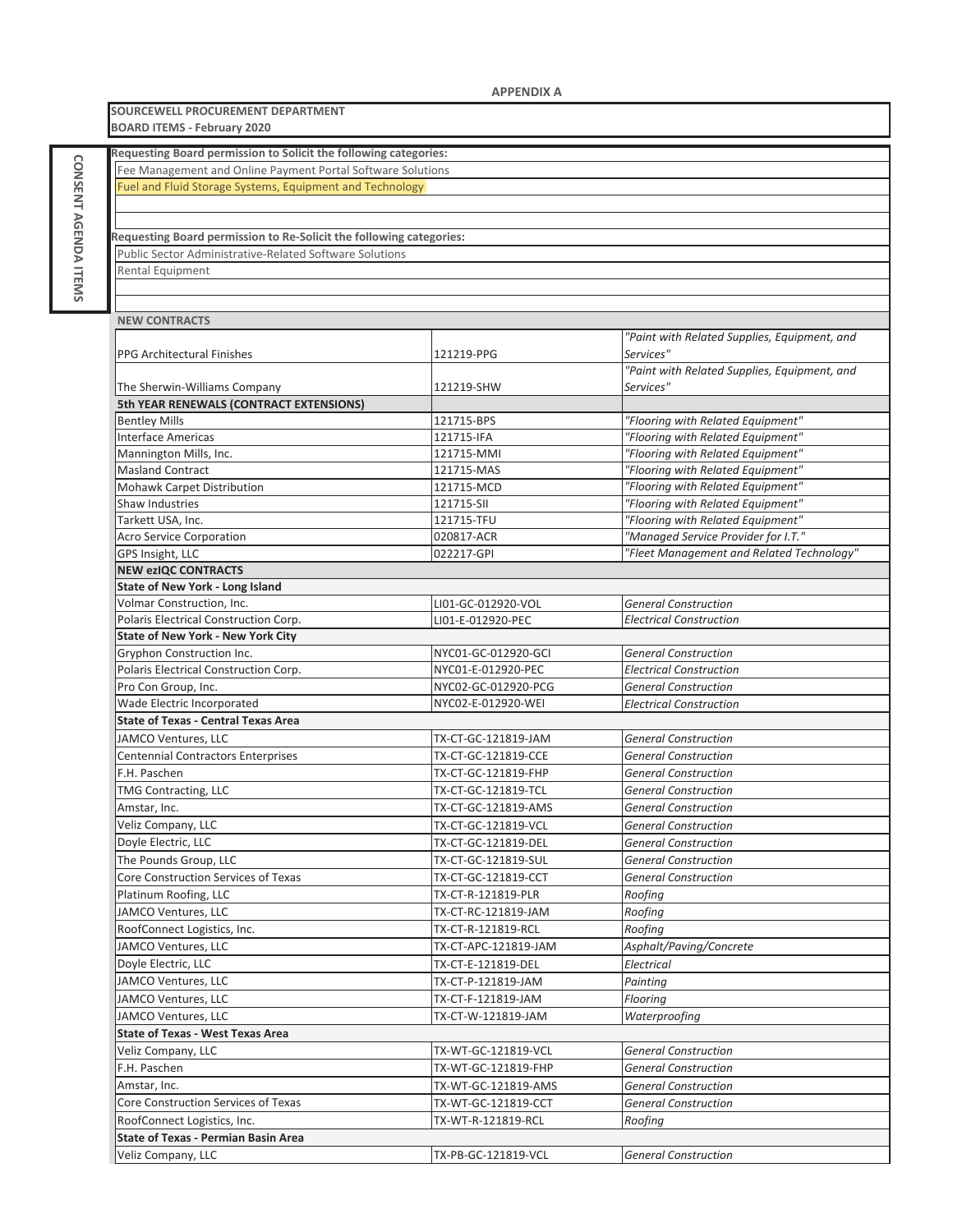| F.H. Paschen                                 | TX-PB-GC-121819-FHP<br><b>General Construction</b> |                                        |  |  |
|----------------------------------------------|----------------------------------------------------|----------------------------------------|--|--|
| Tommy Klein Construction                     | TX-PB-GC-121819-TKL                                | <b>General Construction</b>            |  |  |
| Amstar, Inc.                                 | TX-PB-GC-121819-AMS                                | <b>General Construction</b>            |  |  |
| Core Construction Services of Texas          | TX-PB-GC-121819-CCT                                | <b>General Construction</b>            |  |  |
| ezIQC RENEWALS                               |                                                    |                                        |  |  |
| Astra Construction Services, LLC             | FL-SWA-GC04-121918-ACS                             | <b>General Construction</b>            |  |  |
| Advanced Roofing, Inc.                       | FL-SWA-R01-121918-ADR                              | <b>Roofing Construction</b>            |  |  |
| Advanced Roofing, Inc.                       | FL-ECA-R01-121918-ADR                              | Roofing Construction                   |  |  |
| LEE Construction Group, Inc.                 | FL-ECA-GC02-121918-LCI                             | <b>General Construction</b>            |  |  |
| LEE Construction Group, Inc.                 | FL-SWA-GC02-121918-LCI                             | <b>General Construction</b>            |  |  |
| McKenzie Contracting, LLC                    | FL-ECA-UG1-121918-MCL                              | <b>Underground Construction</b>        |  |  |
| Johnson-Laux Construction, LLC               | FL-SWA-GC03-121918-JLC                             | <b>General Construction</b>            |  |  |
| McKenzie Contracting, LLC                    | FL-SWA-UG1-121918-MCL                              | <b>Underground Construction</b>        |  |  |
| Johnson-Laux Construction, LLC               | FL-ECA-GC03-121918-JLC                             | <b>General Construction</b>            |  |  |
| Astra Construction Services, LLC             | FL-ECA-GC04-121918-ACS                             | <b>General Construction</b>            |  |  |
| Shiff Construction & Development, Inc.       | FL-SWA-GC01-121918-SCD                             | <b>General Construction</b>            |  |  |
| Shiff Construction & Development, Inc.       | FL-ECA-GC01-121918-SCD                             | <b>General Construction</b>            |  |  |
| Whalen Electric, LLC                         | OHGCDAEOMB-013018-WHE                              | <b>Electrical Construction</b>         |  |  |
| The Lusk Group                               | OHGCDAGCOMA-013018-LUS                             | <b>General Construction</b>            |  |  |
| F.H. Paschen, S.N. Nielsen & Associates, LLC | OHGCDAGCOMB-013018-FHP                             | <b>General Construction</b>            |  |  |
| The Lusk Group                               | OHGCDAEOMA-013018-LUS                              | <b>Electrical Construction</b>         |  |  |
| The Lusk Group                               | OHGCDAHVOMA-013018-LUS                             | <b>HVAC Construction</b>               |  |  |
| The Lusk Group                               | OHGCDAROMA-013018-LUS                              | Roofing Construction                   |  |  |
| The Lusk Group                               | OHGCDACOMA-013018-LUS                              | <b>Concrete Construction</b>           |  |  |
| Perkins / Carmack Construction, LLC          | OHGCDAGCOMC-013018-PCC                             | <b>General Construction</b>            |  |  |
| Perkins / Carmack Construction, LLC          | OHGCDACOMB-013018-PCC                              | <b>Concrete Construction</b>           |  |  |
| <b>Custom Controls Group</b>                 | OHGCDAGCOMD-013018-CCG                             | <b>General Construction</b>            |  |  |
| <b>Custom Controls Group</b>                 | OHGCDAROMB-013018-CCG                              | Roofing Construction                   |  |  |
| <b>Custom Controls Group</b>                 | OHGCDAHVOMB-013018-CCG                             | <b>HVAC Construction</b>               |  |  |
| Westside Paving & Excavating, Inc.           | OHGCDAAPOMA-013018-WPE                             | <b>Asphalt Paving Construction</b>     |  |  |
| Westside Paving & Excavating, Inc.           | OHGCDAWUIOMA-013018-WPE                            | Water Sewer Underground Infrastructure |  |  |
| <b>Universal Contracting Corporation</b>     | OHGCDAGCOME-013018-UCC                             | <b>General Construction</b>            |  |  |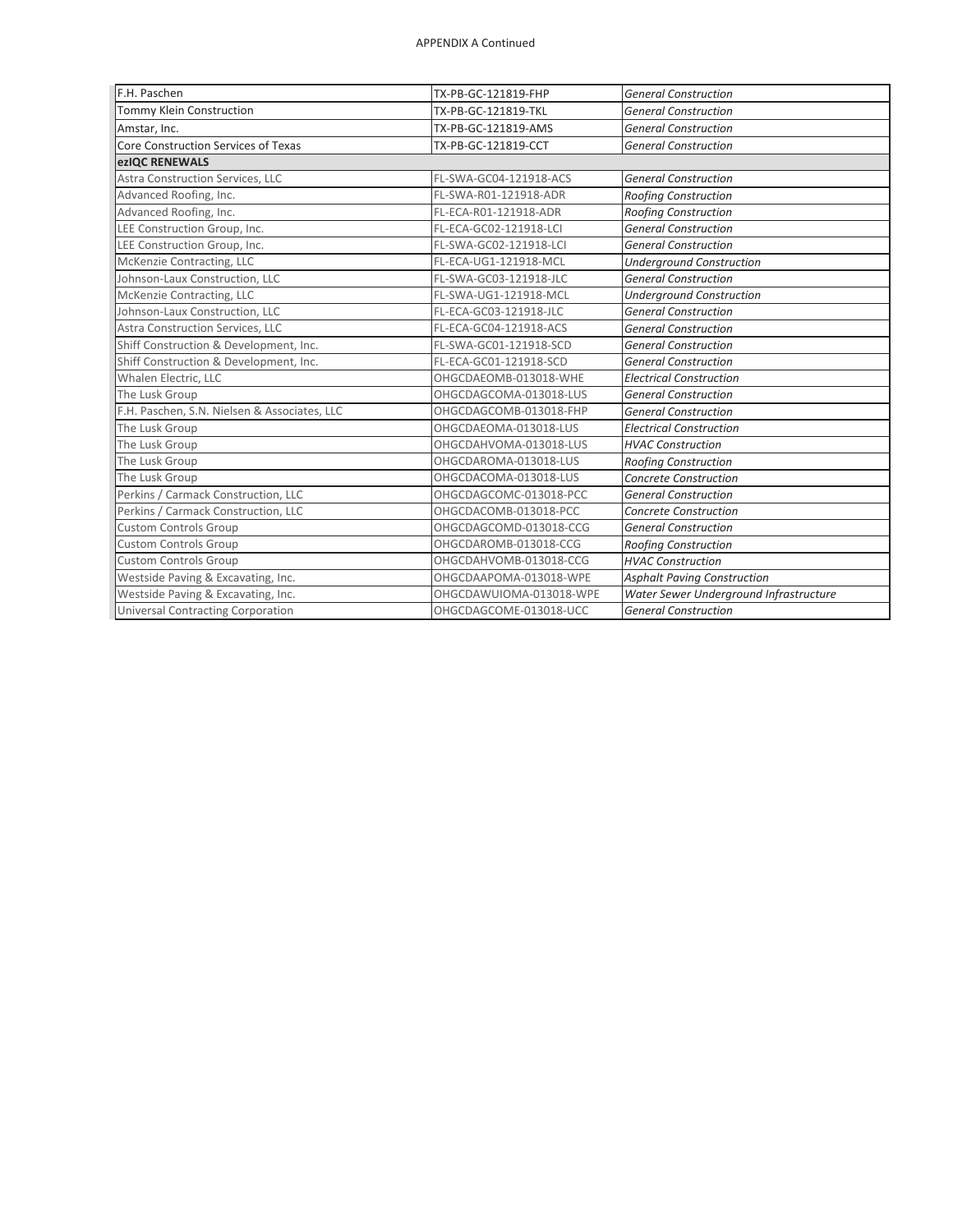## **SOURCEWELL STATE OF MINNESOTA**



Member Sharon Thiel moved the adoption of the following Resolution:

## **RESOLUTION TO RATIFY COOPERATIVE CONTRACTING AWARDS**

**Resolution No. 2020-32** 

**WHEREAS**, the Sourcewell Board of Directors previously authorized the solicitations for the cooperative categories listed on Appendix A, which is attached and incorporated; and

**WHEREAS**, Sourcewell issued the cooperative contracting solicitations for the authorized categories; and

**WHEREAS**, through the Sourcewell Procurement Policy, the Board designated the Chief Procurement Officer to administer Sourcewell's cooperative purchasing and contracting program and to award all competitively solicited contracts, without limitation; and

**WHEREAS**, the Chief Procurement Officer made the awards listed based on the results of the competitive solicitation process; and

**WHEREAS**, the Board acknowledges that the awards made by the Chief Procurement Officer are valid and binding; however, based upon some members' legal requirements the Chief Procurement Official is required to seek subsequent Board ratification of all cooperative purchasing awards.

**NOW THEREFORE BE IT RESOLVED** by the Board of Directors ratifies the cooperative contracting awards made by the Chief Procurement Officer listed on Appendix A.

The motion for the adoption of the foregoing resolution was duly seconded by Member\_\_Greg Zylka and the following voted in favor: (list names here)

Wilson, Zylka, Veronen, Nagel, Thomas, Thiel, Arts and Kircher

and the following voted against: (list names here or "NONE")

**NONE** 

whereupon said resolution was declared duly passed and adopted.

ATTEST:

DocuSianed by:  $CFG2F09F8AFC4BB$ 

**Clerk to the Board of Directors**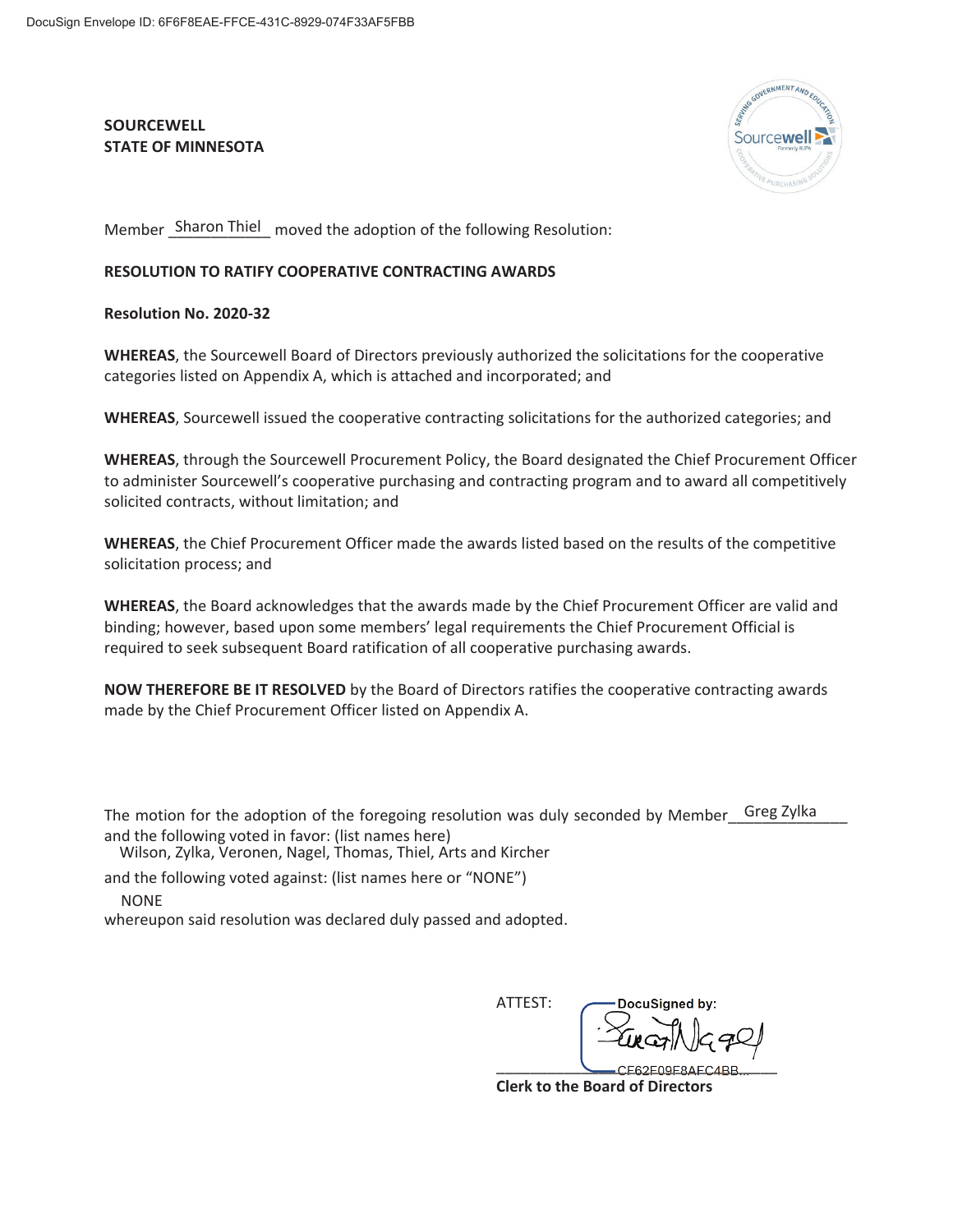**CONSENT**

**AGENDA CONSENT AGENDA ITEMS** 

|                                                                                                  | <b>APPENDIX A</b>      |                                                                      |  |  |  |
|--------------------------------------------------------------------------------------------------|------------------------|----------------------------------------------------------------------|--|--|--|
| SOURCEWELL PROCUREMENT DEPARTMENT                                                                |                        |                                                                      |  |  |  |
| <b>BOARD ITEMS -December 2020</b>                                                                |                        |                                                                      |  |  |  |
|                                                                                                  |                        |                                                                      |  |  |  |
| Requesting Board permission to Solicit the following categories:                                 |                        |                                                                      |  |  |  |
| Plastic Refuse and Recycling Container Solutions and Related Equipment, Supplies and Accessories |                        |                                                                      |  |  |  |
| Tree and Vegetation Management Equipment, Attachments, and Accessories                           |                        |                                                                      |  |  |  |
| <b>Facilities Maintenance Services</b>                                                           |                        |                                                                      |  |  |  |
| Special Education Teletherapy Services                                                           |                        |                                                                      |  |  |  |
|                                                                                                  |                        |                                                                      |  |  |  |
|                                                                                                  |                        |                                                                      |  |  |  |
| Requesting Board permission to Re-Solicit the following categories:                              |                        |                                                                      |  |  |  |
| Auction Services with Related Solutions (published 12/08/20)                                     |                        |                                                                      |  |  |  |
| Bulk Solid Waste and Recycling Equipment with Related Services, Accessories and Supplies         |                        |                                                                      |  |  |  |
| Grounds Maintenance Equipment, Attachments, and Accessories                                      |                        |                                                                      |  |  |  |
|                                                                                                  |                        |                                                                      |  |  |  |
| <b>NEW CONTRACTS</b>                                                                             |                        |                                                                      |  |  |  |
| <b>Supplier Name</b>                                                                             | <b>Contract Number</b> | <b>Solicitation Title</b>                                            |  |  |  |
| <b>MSC Industrial Supply</b>                                                                     | 101320-MSI             | "Janitorial Supplies and Equipment with Related Services"            |  |  |  |
| Staples Contract & Commercial, LLC                                                               | 101320-SCC             | "Janitorial Supplies and Equipment with Related Services"            |  |  |  |
| W.W. Grainger, Inc.                                                                              | 101320-WWG             | "Janitorial Supplies and Equipment with Related Services"            |  |  |  |
|                                                                                                  |                        | "Aboveground Fuel and Fluid Storage with Related Hardware, Software, |  |  |  |
| Dover Fueling Solutions, Inc.                                                                    | 092920-DVR             | and Services"                                                        |  |  |  |
|                                                                                                  |                        | "Aboveground Fuel and Fluid Storage with Related Hardware, Software, |  |  |  |
| E.J. Ward, Inc.                                                                                  | 092920-EJW             | and Services"                                                        |  |  |  |
|                                                                                                  |                        | "Aboveground Fuel and Fluid Storage with Related Hardware, Software, |  |  |  |
| Gilbarco, Inc.                                                                                   | 092920-GVR             | and Services"                                                        |  |  |  |
|                                                                                                  |                        | "Aboveground Fuel and Fluid Storage with Related Hardware, Software, |  |  |  |
|                                                                                                  | 092920-GRC             | and Services"                                                        |  |  |  |
| Graco, Inc.                                                                                      |                        | "Aboveground Fuel and Fluid Storage with Related Hardware, Software, |  |  |  |
|                                                                                                  |                        |                                                                      |  |  |  |
| JF Petroleum Group                                                                               | 092920-JFA             | and Services"                                                        |  |  |  |
|                                                                                                  |                        | "Aboveground Fuel and Fluid Storage with Related Hardware, Software, |  |  |  |
| Multiforce Systems Corp.                                                                         | 092920-MTF             | and Services"                                                        |  |  |  |
|                                                                                                  |                        | "Aboveground Fuel and Fluid Storage with Related Hardware, Software, |  |  |  |
| Syn-Tech Systems, Inc.                                                                           | 092920-SYS             | and Services"                                                        |  |  |  |
|                                                                                                  |                        | "Aboveground Fuel and Fluid Storage with Related Hardware, Software, |  |  |  |
| <b>Titan Chemical Transfer Solutions, LLC</b>                                                    | 092920-TAN             | and Services"                                                        |  |  |  |
|                                                                                                  |                        | "Aboveground Fuel and Fluid Storage with Related Hardware, Software, |  |  |  |
| <b>Western Global</b>                                                                            | 092920-WST             | and Services"                                                        |  |  |  |
| <b>CONTRACT EXTENSIONS</b>                                                                       |                        |                                                                      |  |  |  |
| <b>Supplier Name</b>                                                                             | <b>Contract Number</b> | <b>Solicitation Title</b>                                            |  |  |  |
| Gilbarco Veeder-Root                                                                             | 022217-GVR             | "Fleet Management and Related Technology Solutions"                  |  |  |  |
| Synovia Solutions                                                                                | 022217-SSL             | "Fleet Management and Related Technology Solutions"                  |  |  |  |
|                                                                                                  |                        | "Mailing and Postage Equipment with Related Software, Accessories,   |  |  |  |
| <b>Pitney Bowes</b>                                                                              | 041917-PIT             | Services and Supplies"                                               |  |  |  |
| National Auto Fleet Group                                                                        | 081716-NAF             | "Class 6, 7, and 8 Chassis with Related Equipment"                   |  |  |  |
| <b>Falcon Road Maintenance</b>                                                                   | 052417-FRM             | "Roadway Maintenance Equipment"                                      |  |  |  |
|                                                                                                  |                        | "Classroom Audio Technology Equipment with Related Accessories,      |  |  |  |
| Audio Enhancement, Inc.                                                                          | 111616-AEI             | Services and Supplies"                                               |  |  |  |
| <b>NEW ezIQC CONTRACTS</b>                                                                       |                        |                                                                      |  |  |  |
| <b>Company Name</b>                                                                              | <b>Contract Number</b> | State - Region - Type of Work                                        |  |  |  |
|                                                                                                  |                        |                                                                      |  |  |  |
| ezIQC RENEWALS                                                                                   |                        |                                                                      |  |  |  |
| <b>Company Name</b>                                                                              | <b>Contract Number</b> |                                                                      |  |  |  |
| Minnesota Exteriors, Inc.                                                                        | MN-TMA-R01-120518-MEI  |                                                                      |  |  |  |
| Kraus-Anderson Construction Company                                                              | MN-SEA-GC03-120518-KRU |                                                                      |  |  |  |
| Kraus-Anderson Construction Company                                                              | MN-SWA-GC02-120518-KRU |                                                                      |  |  |  |
| Kraus-Anderson Construction Company                                                              | MN-NCM-GC04-120518-KRU |                                                                      |  |  |  |
| Innovative Builders of Alexandria, Inc.                                                          | MN-RRV-GC01-120518-IBA |                                                                      |  |  |  |
| <b>McDowall Company</b>                                                                          | MN-RRV-R02-120518-MDC  |                                                                      |  |  |  |
| Kraus-Anderson Construction Company                                                              | MN-IRA-GC02-120518-KRU |                                                                      |  |  |  |
| Solid Rock Construction                                                                          | MN-CMA-GC03-120518-SRC |                                                                      |  |  |  |
| Kraus-Anderson Construction Company                                                              | MN-TMA-GC05-120518-KRU |                                                                      |  |  |  |
|                                                                                                  |                        |                                                                      |  |  |  |
| Nor-Son, Inc.                                                                                    | MN-IRA-GC01-120518-NSI |                                                                      |  |  |  |
| Nor-Son, Inc.                                                                                    | MN-SEA-GC01-120518-NSI |                                                                      |  |  |  |